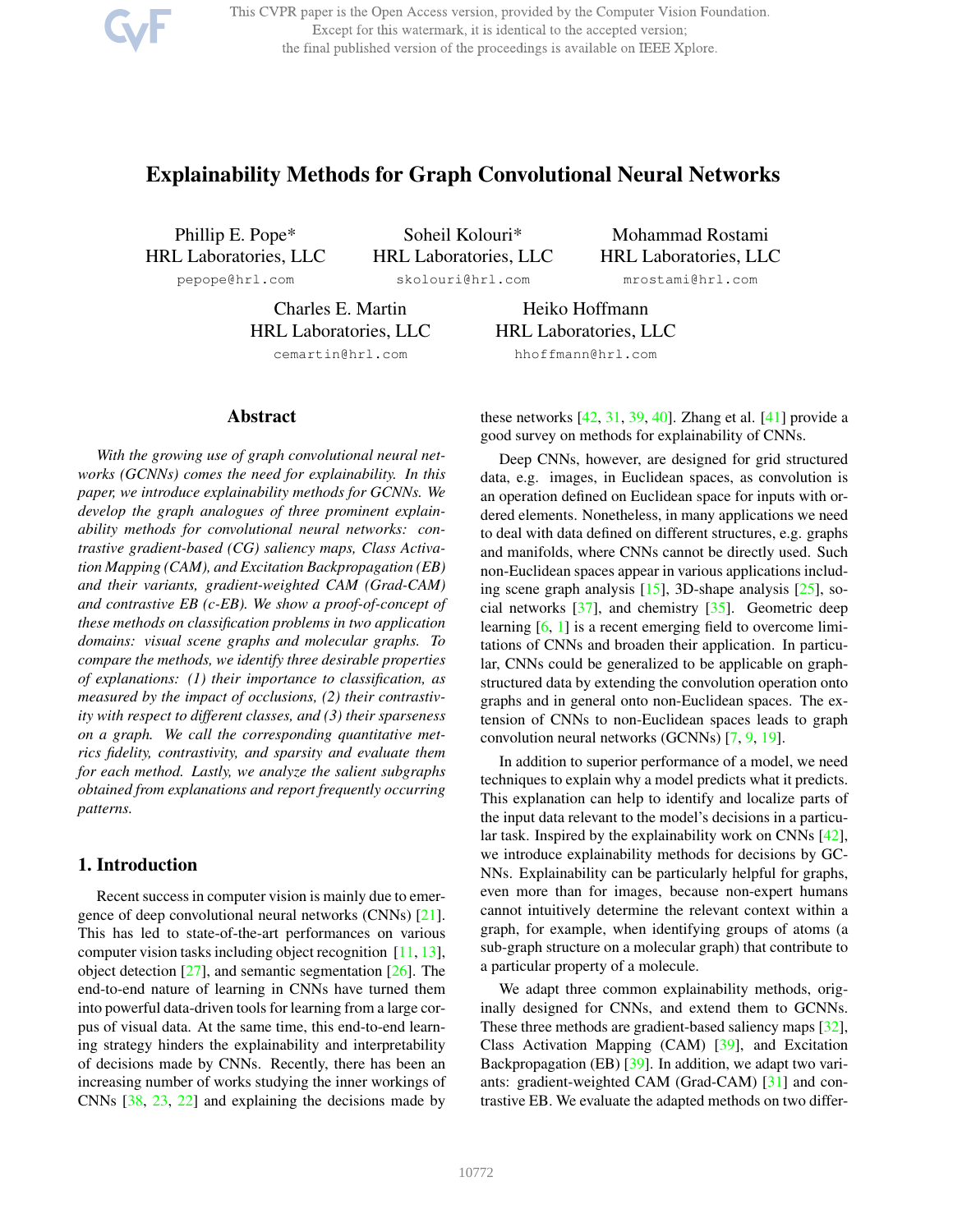ent applications: visual scene graphs and molecular graphs. For GCNNs, we use the proposed formulation by Kipf et al. [18]. Our specific contributions in this work are the following three:

- Adaptation of explainability methods for CNNs to GC-NNs,
- Demonstration of the explainability techniques on two graph classification problems: visual scene graphs and molecules, and
- Characterization of each method's trade-offs using metrics for fidelity, contrastivity, and sparsity.

The remainder of this paper is structured as follows. In Section 2, we discuss related work in interpretability and GCNNs. In Section 3, we review the mathematical definitions of GCNNs and explainability methods on CNNs, and then define the analogous explainability methods on GCNNs. In Section 4, we detail our experiments on visual scene graphs and molecules and show example results. Moreover, we quantitatively evaluate the performance of these four methods with respect to three metrics, fidelity, contrastivity, and sparsity, each designed to capture certain desirable properties of explanations. We use these metrics to evaluate the merits of each method. Lastly, in the experimental section, we analyze the frequencies of salient substructures identified by Grad-CAM and report the top results for each dataset.

## 2. Related Work

Interpretability: A long standing limitation of general deep neural networks has been the difficulty in interpreting and explaining the classification results. Recently, explainability methods have been devised for deep networks and specifically CNNs [32, 42, 31, 39, 40, 41]. These methods enable one to probe a CNN and identify the important substructures of the input data (as deemed by the network) for decision regarding a task, which could be used as an explanatory tool or as a tool to discover unknown underlying substructures in the data. For example, in the area of medical imaging [34], in addition to classifying images having malignant lesions, they can be localized, as the CNN can provide reasoning for classifying an input image.

The most straightforward approach for generating a sensitivity map over the input data to discover the importance of the underlying substructures is to calculate a gradient map within a layer by considering the norm of the gradient vector with respect to an input for each network weight [32]. However, gradient maps are known to be noisy and smoothing these maps might be necessary [33]. More advanced techniques include Class Activation Mapping (CAM) [42], Gradient-weighted Class Activation Mapping (Grad-CAM) [31], and Excitation Back-Propagation (EB) [39] improve

gradient maps by taking into account some notion of context. These techniques have been shown to be effective on CNNs and can identify highly abstract notions in images. See Zhang et. al. [41] for a survey of explainability methods for CNNs.

Graph Convolutional Neural Networks: The mathematical foundation of GCNNs is deeply rooted in the field of graph signal processing  $[3, 4]$  and spectral graph theory in which signal operations like Fourier transform and convolutions are extended to signals living on graphs. GCNNs emerged from the spectral graph theory, e.g., as introduced by Bruna et al. [2] or Henaff et al. [12]. GCNNs based on spectral graph theory enable definition of parameterized filters akin to CNNs. They, however, are often computationally expensive and therefore slow. To overcome the computational bottleneck of spectral GCNNs, various authors have proposed to approximate smooth filters in the spectral domain [6, 19], for instance using Chebyshev polynomials or a first-order approximation of spectral graph convolutions. In this work, we use the GCNN formulation defined by Kipf and Welling [19] due to its faster training times and higher predictive accuracy.

GCNNs have recently found use in diverse applications. Monti et al. [25] used GCNNs for super-pixel classification as well as for classifying research papers from their citation network. Defferard et al. [6] used GCNNs on Ngrams for text categorization. In [36] GCNNs were used for shape segmentation, and in  $[14]$ , they were used for skeleton-based action recognition. More recently, Johnson et al. [15] used GCNNs to analyze scene-graphs with the application of image generation from scene graphs. In chemistry, GCNNs were used to predict various chemical properties of organic molecules. GCNNs provide state-ofthe-art performance on several chemical prediction tasks, including toxicity prediction  $[16]$ , solubility [7], and energy prediction [30]. In this paper we focus on explainability methods for GCNNs with applications on scene graph classification and molecule classification.

### 3. Methods

We compare and contrast the application of popular explainability methods to Graph Convolutional Neural Networks (GCNNs). Furthermore, we explore the benefits of a number of enhancements to these approaches.

#### 3.1. Explainability for CNNs

The three main groups of popular explainability methods are contrastive gradients, Class Activation Mapping, and Excitation Backpropagation.

*Contrastive gradient-based saliency maps* [32] is perhaps the most straight-forward and well-established approach. In this approach, one simply differentiates the output of the model with respect to the model input, thus cre-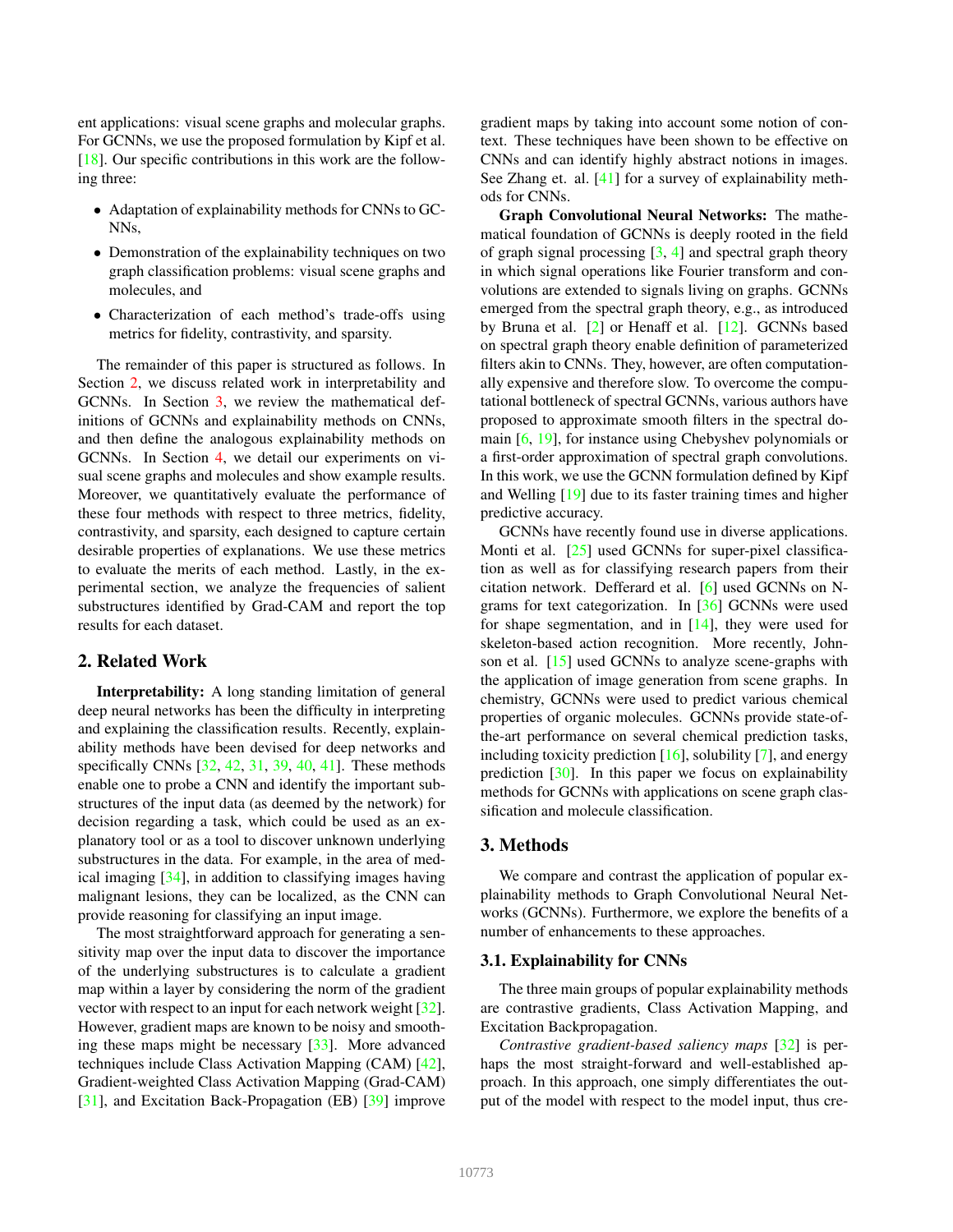ating a heat-map, where the norm of the gradient over input variables indicates their relative importance. The resulting gradient in the input space points in the direction corresponding to the maximum positive rate of change in the model output. Therefore, the negative values in the gradient are discarded to only retain the parts of input that positively contribute to the solution:

$$
L_{Gradient}^{c} = \|\text{ReLU}\left(\frac{\partial y^{c}}{\partial x}\right)\| \quad , \tag{1}
$$

where  $y^c$  is the score for class c before the softmax layer, and  $x$  is the input. While easy to compute and interpret, saliency maps generally perform worse than newer techniques (like CAM, Grad-CAM, and EB), and it was recently argued that saliency maps tend to represent noise rather than signal  $[17]$ .

*Class Activation Mapping* provides an improvement over saliency maps for convolutional neural networks, including GCNNs, by identifying important, class-specific features at the last convolutional layer as opposed to the input space. It is well-known that such features tend to be more semantically meaningful (e.g., faces instead of edges). The downside of CAM is that it requires the layer immediately before the softmax classifier (output layer) to be a convolutional layer followed by a global average pooling (GAP) layer. This precludes the use of more complex, heterogeneous networks, such as those that incorporate several fully connected layers before the softmax layer.

To compute CAM, let  $F_k \in \mathbb{R}^{u \times v}$  be the  $k^{th}$  feature map of the convolutional layer preceding the softmax layer. Denote the global average pool (GAP) of  $F_k$  by

$$
e_k = \frac{1}{Z} \sum_i \sum_j F_{k,i,j} \tag{2}
$$

where  $Z = uv$ . Then, a given class score,  $y^c$ , can be defined as

$$
y^c = \sum_k w_k^c e_k,\tag{3}
$$

where the weights  $w_k^c$  are learned based on the input-output behavior of the network. The weight  $w_k^c$  encodes the importance of feature  $k$  for predicting class  $c$ . By upscaling each feature map to the size of the input images (to undo the effect of pooling layers) the class-specific heat-map in the pixel-space becomes

$$
L_{CAM}^{c}[i,j] = \text{ReLU}\left(\sum_{k} w_{k}^{c} F_{k,i,j}\right). \tag{4}
$$

The Grad-CAM method improves upon CAM by relaxing the architectural restriction that the penultimate layer must be a convolutional. This is achieved by using feature

map weights  $\alpha_k^c$  that are based on back-propagated gradients. Specifically, Grad-CAM defines the weights according to

$$
\alpha_k^c = \frac{1}{Z} \sum_i \sum_j \frac{\partial y^c}{\partial F_{k,i,j}}.
$$
 (5)

Following the intuition behind Equation (4) for CAM, the heat-map in the pixel-space according to Grad-CAM is computed as

$$
L_{Grad-CAM}^{c}[i,j] = \text{ReLU}\left(\sum_{k} \alpha_{k}^{c} F_{k,i,j}\right),\qquad(6)
$$

where the ReLU function ensures that only features that have a *positive* influence on the class prediction are nonzero.

*Excitation Backpropagation* is an intuitively simple, but empirically effective explanation method. In [28], it is argued and demonstrated experimentally that explainability approaches such as EB [39], which ignore nonlinearities in the backward-pass through the network, are able to generate heat-maps that "conserve" evidence for or against a network predicting any particular class. Let  $a_i^l$  be the i'th neuron in layer *l* of a neural network and  $a_j^{(l-1)}$  be a neuron in layer  $(l - 1)$ . Define the *relative* influence of neuron  $a_j^{(l-1)}$  on the activation  $y_i^l \in \mathbb{R}$  of neuron  $a_i^l$ , where  $y_i^l = \sigma(\sum_{ji} W_{ji}^{l-1} y_j^{(l-1)})$  and for  $W^{(l-1)}$  being the synaptic weights between layers  $(l - 1)$  and l, as a probability distribution  $P(a_j^{(l-1)})$  over neurons in layer  $(l-1)$ . This probability distribution can be factored as

$$
P(a_j^{(l-1)}) = \sum_i P(a_j^{(l-1)} | a_i^l) P(a_i^l). \tag{7}
$$

Zhang et al. [39] then define the conditional probability  $P(a_j^{(l-1)}|a_i^l)$  as

$$
P(a_j^{(l-1)}|a_i^l) = \begin{cases} Z_i^{(l-1)} y_j^{(l-1)} W_{ji}^{(l-1)} & \text{if } W_{ji}^{(l-1)} \ge 0, \\ 0 & \text{otherwise,} \end{cases}
$$
(8)

where

$$
Z_i^{(l-1)} = \left(\sum_j y_j^{(l-1)} W_{ji}^{(l-1)}\right)^{-1}
$$

is a normalization factor such that  $\sum_j P(a_j^{(l-1)} | a_i^l) = 1$ . For a given input (e.g., an image), EB generates a heat-map in the pixel-space w.r.t. class c by starting with  $P(a_i^L =$  $c$ ) = 1 at the output layer and applying Equation (7) recursively.

These reviewed explainability methods were originally designed for CNNs, which are defined for signals on a uniform square grid. Here, we are interested in signals supported on non-Euclidean structures, e.g., graphs. In what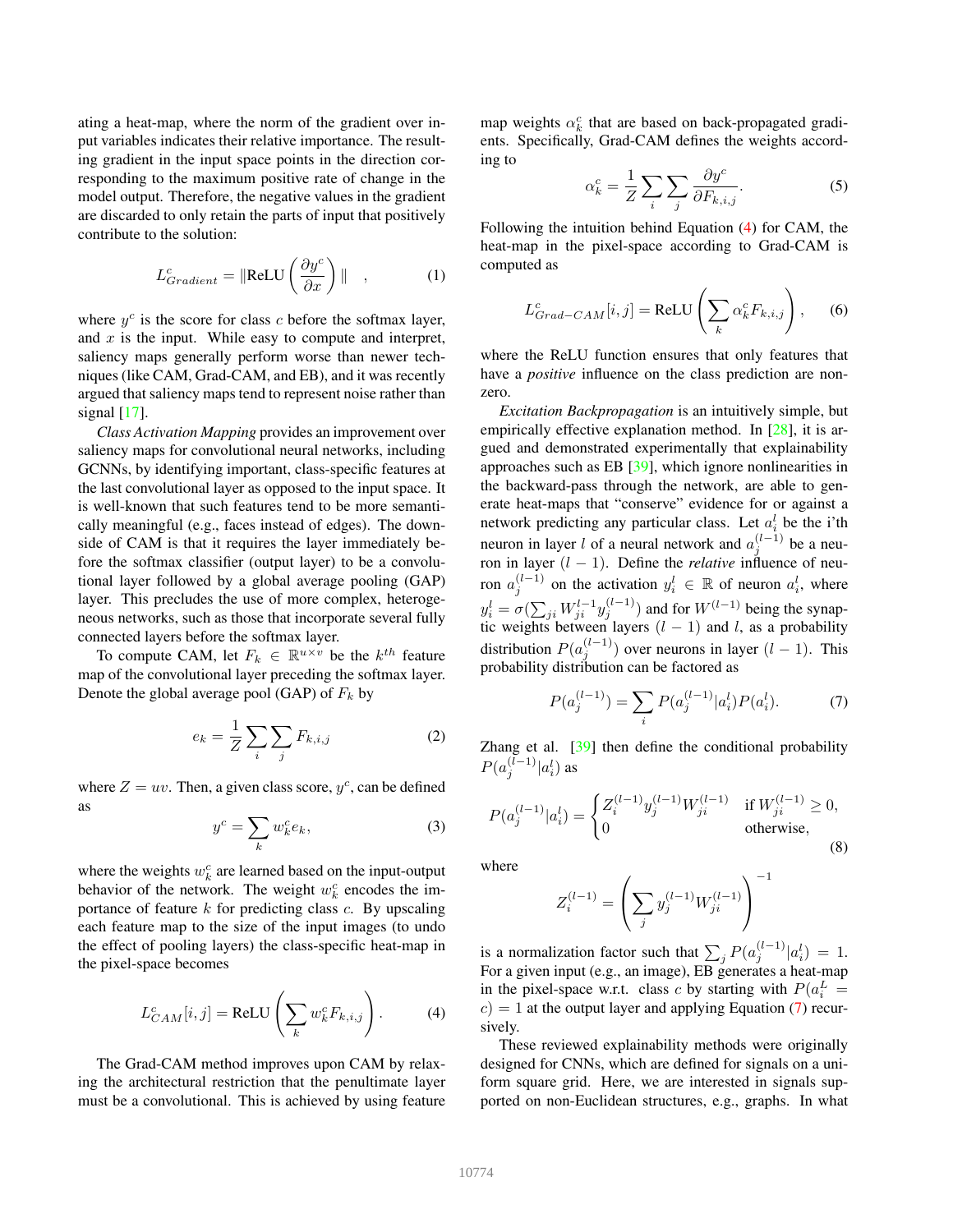

Figure 1: Our GCNN + GAP architecture together with the visualization of the input feature and adjacency matrix for a sample molecule from the BBBP dataset.

follows, we first briefly discuss GCNNs and then describe the extensions of these explainability methods to GCNNs. For intuition, we note that images may be conceptualized as lattice-shaped graphs with pixel values as node feature. In this sense, GCNNs generalize CNNs to accommodate arbitrary connectivity between nodes.

### 3.2. Graph Convolutional Neural Networks

Let an attributed graph with  $N$  nodes be defined with its node attributes  $X \in \mathbb{R}^{N \times d_{in}}$  and its adjacency matrix  $A \in \mathbb{R}^{N \times N}$  (weighted or binary). In addition, let the degree matrix for this graph be  $D_{ii} = \sum_j A_{ij}$ . Following the work of Kipf and Welling [19], we define the graph convolutional layer to be

$$
F^{l}(X, A) = \sigma(\underbrace{\tilde{D}^{-\frac{1}{2}} \tilde{A} \tilde{D}^{-\frac{1}{2}}}_{V} F^{(l-1)}(X, A) W^{l}), \quad (9)
$$

where  $F^l$  is the convolutional activations at the  $l'th$  layer,  $F^0 = X$ ,  $\tilde{A} = A + I_N$  is the adjacency matrix with added self connections where  $I_N \in \mathbb{R}^{\tilde{N} \times N}$  is the identity matrix,  $\tilde{D}_{ii} = \sum_{j} \tilde{A}_{ij}, W^{l} \in \mathbb{R}^{d_l \times d_{l+1}}$  are the trainable convolutional weights, and  $\sigma(\cdot)$  is the element-wise nonlinear activation function. Figure 1 shows the used GCNN architecture in this work, where the activations in layers  $l = 1, 2, 3$ follow Eq. (9), which is a first-order approximation of localized spectral filters on graphs.

For molecule classification, each molecule can be represented as an attributed graph  $\mathcal{G}_i = (X_i, A_i)$ , where the node features  $X_i$  summarize the local chemical environment of the atoms in the molecule, including atom-types, hybridization types, and valence structures [35], and the adjacency matrix encodes atomic bonds and demonstrate the connectivity of the whole molecule (see Figure 1). For a given dataset of labeled molecules  $\mathcal{D} = \{\mathcal{G}_i = (X_i, A_i), y_i\}_{i=1}^M$ with labels  $y_i$  indicating a certain chemical property, e.g., blood-brain-barrier penetrability or toxicity, the task is to

learn a classifier that maps each molecule to its corresponding label,  $g: (X_i, A_i) \rightarrow y_i$ .

Given that our task is to classify individual graphs (i.e., molecules) with potentially different number of nodes, we use several layers of graph convolutional layers followed by a global average pooling (GAP) layer over the graph nodes (e.g., atoms). In this case, all graphs will be represented with a fixed size vector. Finally, the GAP features are fed to a classifier. To enable applicability of CAM [42], we simply used a softmax classifier after the GAP layer.

### 3.3. Explainability for Graph Convolutional Neural Networks

In this subsection, we describe the extension of CNN explainability methods to GCNNs. Let the  $k$ 'th graph convolutional feature map at layer  $l$  be defined as:

$$
F_k^l(X, A) = \sigma(VF^{(l-1)}(X, A)W_k^l)
$$
\n(10)

where  $W_k^l$  denotes the  $k'th$  column of matrix  $W^l$ , and  $V =$  $\tilde{D}^{-\frac{1}{2}}\tilde{A}\tilde{D}^{-\frac{1}{2}}$  (see Eq. (8)). In this notation, for node n, the k'th feature at the l'th layer is denoted by  $F_{k,n}^l$ . Then, the GAP feature after the final convolutional layer,  $L$ , is calculated as

$$
e_k = \frac{1}{N} \sum_{n=1}^{N} F_{k,n}^L(X, A) \quad , \tag{11}
$$

and the class score is calculated as,  $y^c = \sum_k w_k^c e_k$ . Using this notation, we extend the explainability methods to GCNNs as follows:

**Gradient-based** heat-maps over nodes  $n$  are

$$
L_{Gradient}^{c}[n] = \|\text{ReLU}\left(\frac{\partial y^{c}}{\partial X_{n}}\right)\| \quad . \tag{12}
$$

CAM heat-maps are calculated as

$$
L_{CAM}^{c}[n] = \text{ReLU}(\sum_{k} w_{k}^{c} F_{k,n}^{L}(X, A))). \tag{13}
$$

**Grad-CAM**'s class specific weights for class  $c$  at layer  $l$ and for feature  $k$  are calculated by

$$
\alpha_k^{l,c} = \frac{1}{N} \sum_{n=1}^N \frac{\partial y^c}{\partial F_{k,n}^l} \quad , \tag{14}
$$

and the heat-map calculated from layer  $l$  is

$$
L_{Grad-CAM}^{c}[l,n] = \text{ReLU}(\sum_{k} \alpha_k^{l,c} F_{k,n}^{l}(X,A)). \quad (15)
$$

Grad-CAM enables us to generate heat-maps with respect to different layers of the network. In addition, for our model shown in Figure 1, Grad-CAM's heat-map at the final convolutional layer and CAM's heat-map are equivalent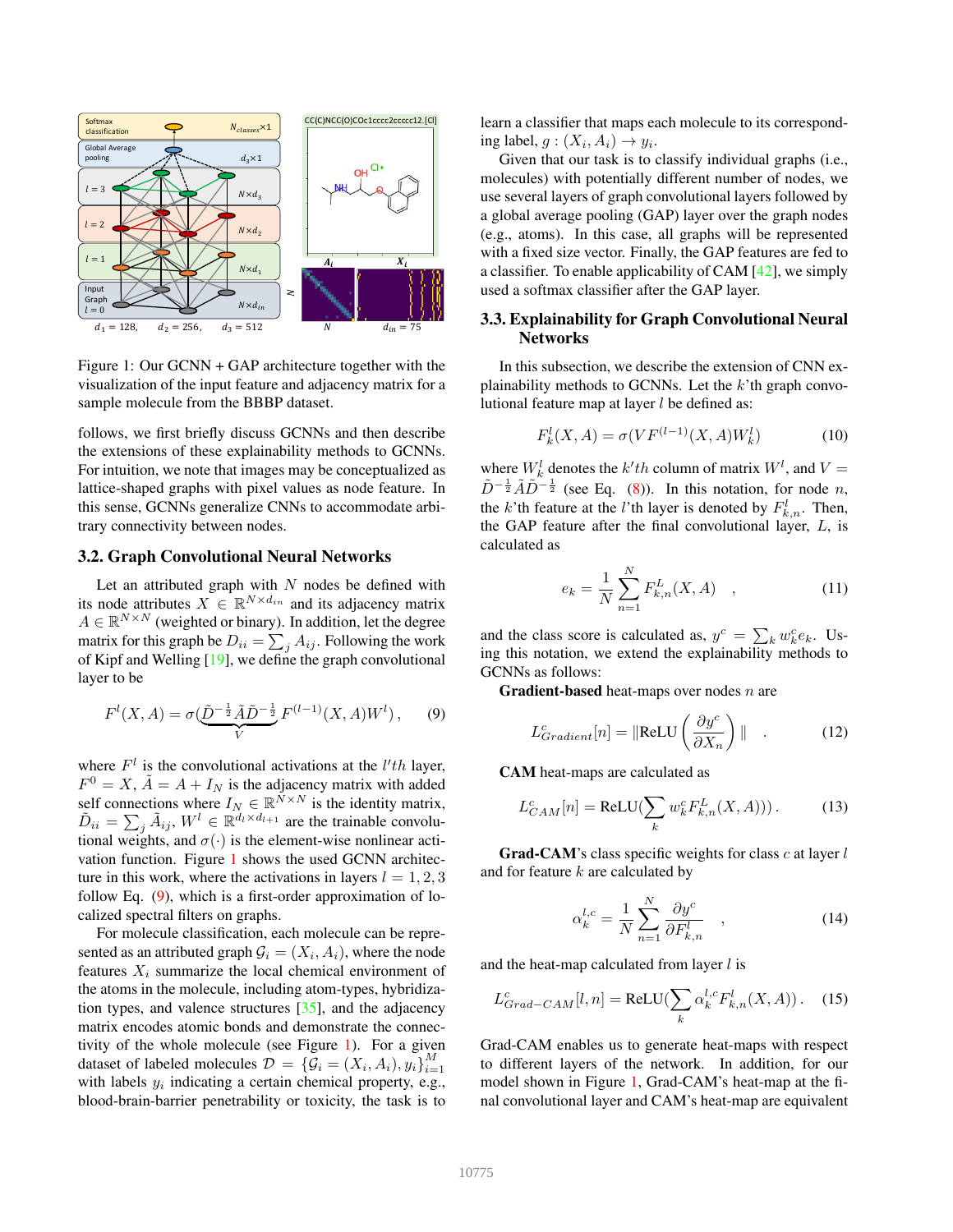$L_{Grad-CAM}^{c}[L,n] = L_{CAM}^{c}[n]$  (See [31] for more details). In this work, we report results for  $L_{Grad-CAM}^c[L, n]$  and the variant Grad-CAM Avg defined by

$$
L_{Grad-CAMAvg}^c[n] = \frac{1}{L} \sum_{l=1}^L L_{Grad-CAM}^c[l, n]. \tag{16}
$$

Excitation Backpropagation's heat-map for our model is calculated via backward passes through the softmax classifier, the GAP layer, and several graph convolutional layers. The equations for backward passes through the softmax classifier and the GAP layer are

$$
\begin{cases}\n p(e_k) = \sum_c \frac{e_k ReLU(w_k^c)}{\sum_k e_k ReLU(w_k^c)} p(c) & \text{Softmax} \\
 p(F_{k,n}^L) = \frac{F_{k,n}^L}{Ne_k} p(e_k) & \text{GAP}\,,\n\end{cases}\n\tag{17}
$$

where  $p(c) = 1$  for the class of interest and zero otherwise. The backward passes through the graph convolutional layers, however, are more complicated. For notational simplicity, we decompose a graph convolutional operator into

$$
\begin{cases}\n\hat{F}_{k,n}^l = \sum_m V_{n,m} F_{k,m}^l \\
F_{k',n}^{(l+1)} = \sigma(\sum_{k'} \hat{F}_{k,n}^l W_{k,k'}^l),\n\end{cases}
$$
\n(18)

where the first equation is a local averaging of atoms (with  $V_{n,m} \geq 0$ , and the second equation is a fixed perceptron applied to each atom (analogous to one-by-one convolutions in CNNs). The corresponding backward passes for these two functions can be defined as

$$
\begin{cases}\np(F_{k,n}^l) = \sum_m \frac{V_{n,m} F_{k,n}^l}{\sum_n V_{n,m} F_{k,m}^l} p(\hat{F}_{k,m}^l) \\
p(\hat{F}_{k,n}^l) = \sum_{k'} \frac{\hat{F}_{k,n}^l ReLU(W_{k,k'}^l)}{\sum_k \hat{F}_{k,n}^l ReLU(W_{k,k'}^l)} p(F_{k',n}^{(l+1)})\,. \n\end{cases} \tag{19}
$$

We generate the heat-map over the input layer by recursively backpropagating through the network and averaging the backpropagated probability heat-maps on the input:

$$
L_{EB}^c[n] = \frac{1}{d_{in}} \sum_{k=1}^{d_{in}} p(F_{k,n}^0) \quad . \tag{20}
$$

The contrastive extension of  $L_{EB}^c$  follows Eq. (8) in [39]; we call this contrastive variant, c-EB.

# 4. Experiments

This section describes our experiments and analysis of class-specific explanations. We experiment on two application domains, visual scene graphs and molecules. Additionally, we perform a frequency analysis of graph substructures identified by the explainability methods in the supplementary material.

#### 4.1. Explanations on Scene Graphs

Our goal here is to train GCNNs for scene-graph classification and use our proposed explainability methods on these GCNNs. A scene graph is a graph structured data where nodes are objects in the scene and edges are relationships between objects. We obtain the data for our first experiment from the Visual Genome dataset [20]. The Visual Genome dataset consists of images and scene graph pairs. Objects and relationships are of many types and the data is collected from free text responses obtained from crowd sourced workers. Objects have an associated region of the image, defined by a bounding box.

We construct two binary classifications tasks on scene graphs from the Visual Genome: country vs. urban, and indoor vs outdoor. We model each of these words with a set of keywords, which are used to query the Visual Genome data for matches in any attribute of an image. The image set for a class is union of the image sets returned for each keyword. In addition, any intersection between classes pairs was removed. Keywords used to define each class are as follows:

- "country": country, countryside, farm, rural, cow, crops, sheep
- "urban": urban, city, downtown
- "indoor": indoor, room, office, bedroom, bathroom
- "outdoor": outdoor, nature, outside

The keywords are non-comprehensive and are not claimed to encompass the full meaning of each word. Rather they are synthetic constructions devised for the purpose of studying explanation methods on graphs. Since the aim of this work is to study explanations, the exact details of the class definitions are not germane to the present work. Keywords were chosen to give approximately balanced classes between classification pairs. Class ratios for each dataset are reported in Table 1.

For simplicity, and without loss of generality, we collapse all relationships into single type, which represents a generic relationship between two objects. We note that the various extensions of GCNNs exist for graphs with relational edges [29] for which the explainability methods developed in this paper could be used.

There is a bounding box associated with each object (i.e., node) in the scene-graph. We use a pretrained InceptionV3 network and extract deep features of the underlying image for bounding boxes for all the nodes of a scene-graph. The final pooling layer was used as the visual feature, where each crop was zero padded to a fixed size. The feature extracted from each bounding box is of size  $d = 2048$ . Thus our derived scene graphs consist of relational and visual data. The final task is then to classify the scene-graphs into classes urban vs. country and indoor vs. outdoor.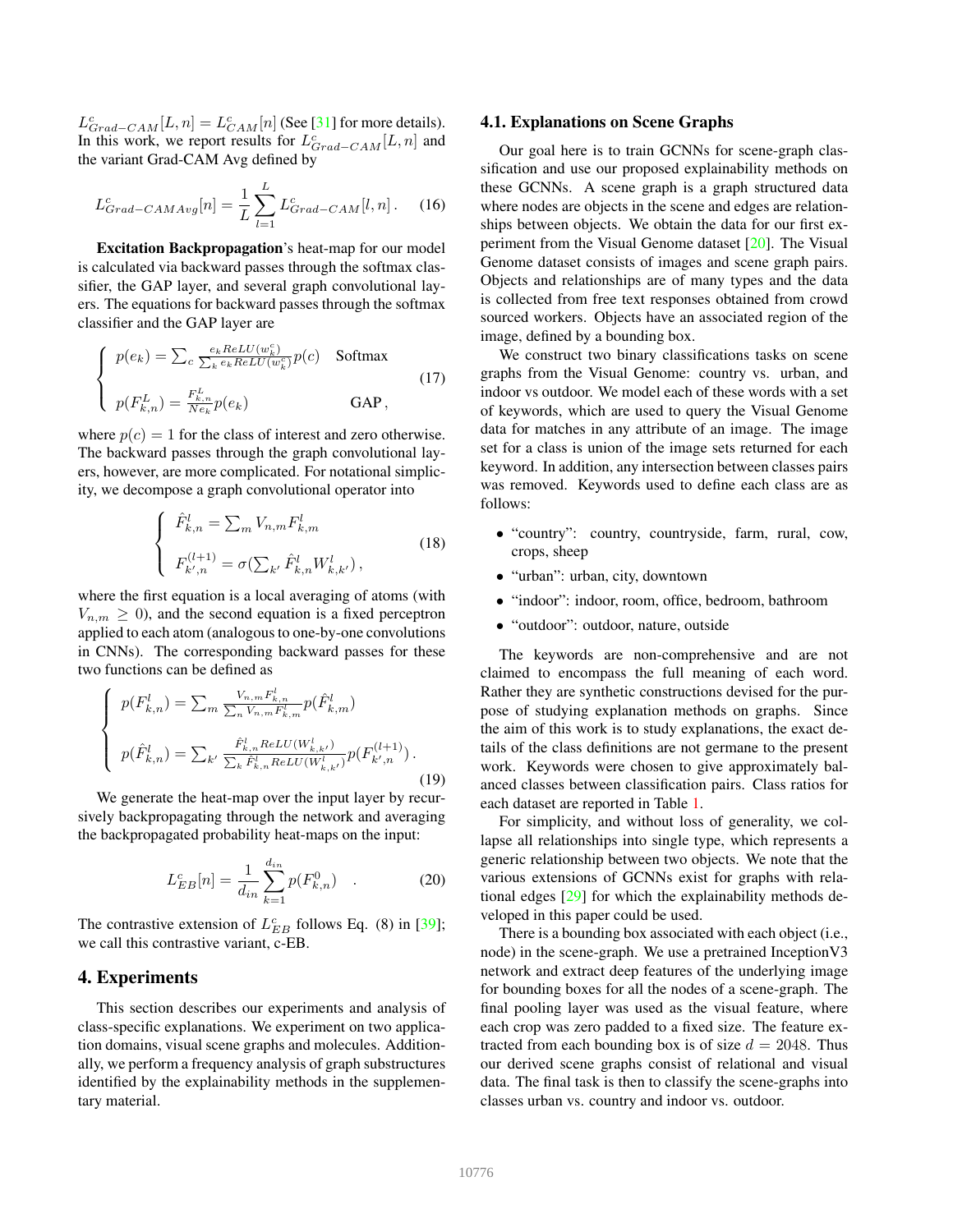### 4.2. Explanations on Molecular Graphs

We study a second application domain: identifying functional groups on organic molecules for biological molecular properties. We evaluated explanation methods on three binary classification molecular datasets, BBBP, BACE, and task NR-ER from TOX21 [35]. Each dataset contains binary classifications of small organic molecules as determined by experiment. The BBBP dataset contains measurements on whether a molecule permeates the human blood brain barrier and is of significant interest to drug design. The BACE dataset contains measurements on whether a molecule inhibits the human enzyme  $\beta$ -secretase. The TOX21 dataset contains measurements of molecules for several toxicity targets. We selected the NR-ER task from this data, which is concerned with activation of the estrogen receptor [24]. These datasets are imbalanced. See Table 1 for the class ratios,

In addition, we followed the recommendations in [35], which is the original paper describing the MoleculeNet dataset, for train/test partitioning. In particular, for BACE and BBBP, the so called "scaffold" split is recommended by [35], which partitions molecules according to their structure, i.e. structurally similar molecules are partitioned in the same split. We emphasize that training the GCNNs and the conventional dataset splits are not the contribution of our paper and we simply follow the standard practice for these datasets.

#### 4.3. Training and Evaluation

We partition the datasets into 80:20 training/testing sets. For all datasets, we used the GCNN + GAP architecture as described in Figure 1 with the following configuration: three graph convolutional layers of size 128, 256, and 512, respectively, followed by a GAP layer, and a softmax classifier. Models were trained for 25 epochs using the ADAM optimizer with learning rate 0.001,  $\beta_1 = 0.9$ ,  $\beta_2 = 0.999$ . The models were implemented in Keras with Tensorflow backend [5]. Evaluation metrics AUC-ROC and AUC-PR of trained models for each dataset are reported in Table 1.

Some molecular classifications results are observed to have higher mean testing vs. training performance. Although this is unusual, the results are consistent to those reported in [35].

### 4.4. Analysis of Explanation Methods

After training models for each dataset, we apply each explanation method on all samples and to obtain a set of scalars over nodes, i.e. a heatmap.

We show selected results in Figures 3 and 4. In Figure , scalar importance values are encoded as the color of the bounding box outline (red: low, yellow: middle, green: high). In Figure 4, scalar importance values are encoded as

| Dataset               | $N_p$ | $N_n$ | AUC-ROC |             | <b>AUC-PR</b> |       |
|-----------------------|-------|-------|---------|-------------|---------------|-------|
|                       |       |       | Train   | <b>Test</b> | Train         | Test  |
| Country vs.<br>Urban  | 3267  | 3862  | 0.987   | 0.986       | 0.939         | 0.936 |
| Indoor vs.<br>Outdoor | 8290  | 7971  | 0.962   | 0.963       | 0.871         | 0.876 |
| <b>BBBP</b>           | 1560  | 470   | 0.991   | 0.966       | 0.994         | 0.966 |
| <b>BACE</b>           | 691   | 821   | 0.994   | 0.966       | 0.939         | 0.999 |
| <b>TOX21</b>          | 793   | 5399  | 0.868   | 0.881       | 0.339         | 0.347 |

Table 1: Class breakdown and evaluation metrics for each dataset.  $N_p$  and  $N_n$  denote the number of positive and negative examples respectively.

the intensity of blue disk over each atom (white: low, blue: high).

The heat-maps are calculated for positive and negative classes and normalized for each molecule across both classes and nodes to form a probability distribution over the input nodes. Class specificity can be seen by comparing explanations across classes within a method, i.e., when nodes activated by one class tend to be inactivate for the other.

Next, we report three quantitative metrics that capture desirable aspects of explanations: fidelity, contrastivity, and sparsity.

Fidelity was calculated to capture the intuition that occlusion of salient features identified through explanations should decrease classification accuracy. More precisely, we define fidelity as the difference in accuracy obtained by occluding all nodes with saliency value greater than 0.01 (on a scale 0 to 1). We then averaged the fidelity scores across classes for each method. We report these values in Table 2. The Contrastive Gradient method showed highest fidelity.

Contrastivity was designed to capture the intuition that class-specific features highlighted by an explanation method should differ between classes. More precisely, we define contrastivity as the ratio of the Hamming distance  $d_H$  between binarized heat-maps  $\hat{m}_0, \hat{m}_1$  for positive and negative classes, normalized by the total number of atoms identified by either method,  $\hat{m_0} \vee \hat{m_1}$ ,  $\frac{d_H(\hat{m_0}, \hat{m_1})}{\hat{m_0} \vee \hat{m_1}}$ . We report this metric in Table 2. Grad-CAM showed the highest contrastivity.

Sparsity was designed to measure the localization of an explanation. Sparse explanations are particularly useful for studying large graphs, where manual inspection of all nodes is infeasible. More precisely, we define this measure as one minus the number of identified objects in *either* explanation  $m<sub>0</sub> v m<sub>1</sub>$ , divided by the total number of nodes in the graph  $|V|$ ,  $1 - \frac{\hat{m_0} \vee \hat{m_1}}{|V|}$ . We report these values in Table 2. The c-EB method showed the sparsest activations.

See the Supplementary for a descriptive Figure of contrastivity and sparsity.

Using these metrics, we compare the quality of each explanation method and demonstrate the trade-offs of each method. In short, we conclude three main points: (1) Grad-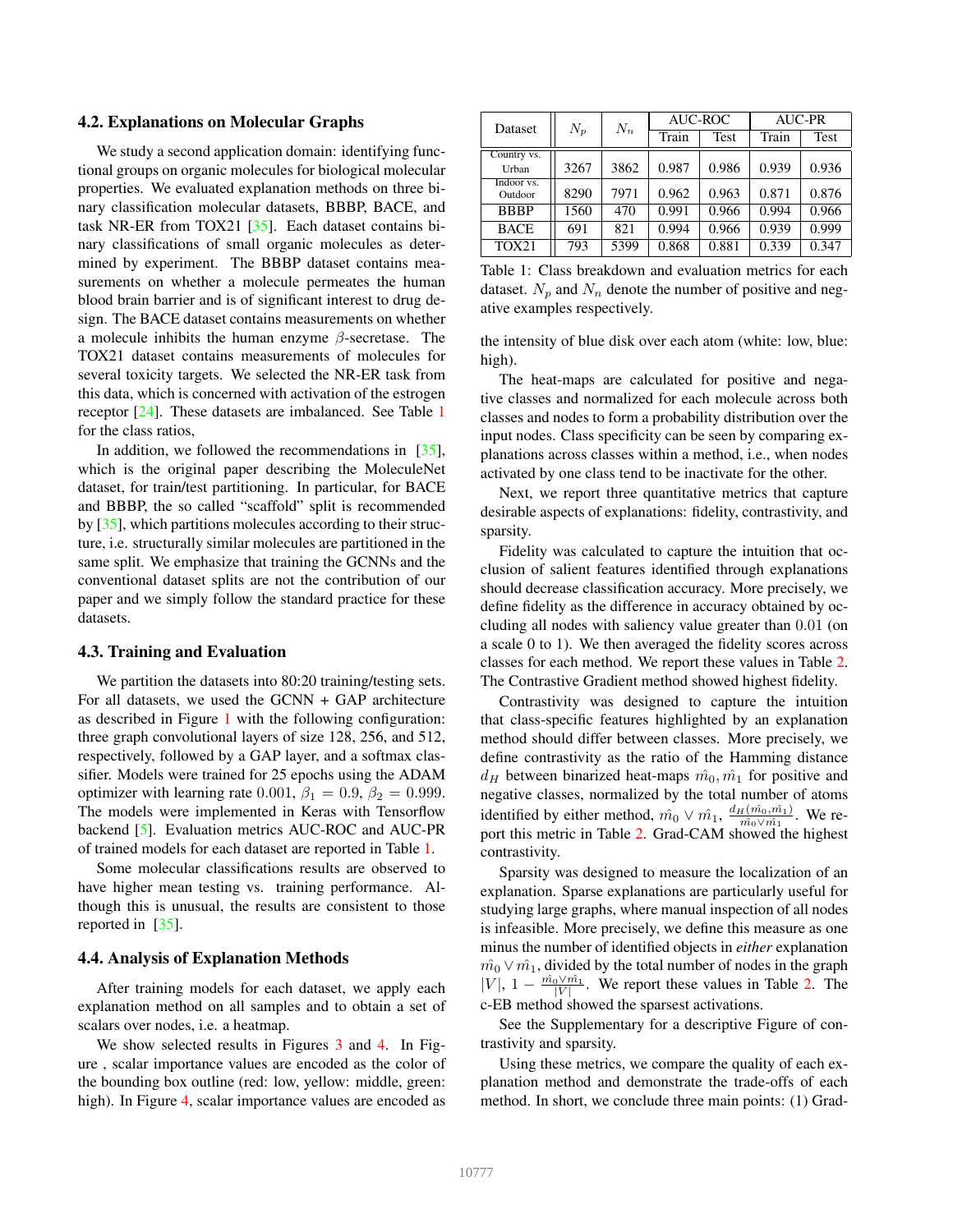CAM is the most contrastive, has the second highest fidelity, but low sparsity. This method is generally suitable, but may be problematic on large graphs. (2) c-EB is the most sparse but has low fidelity and the second highest contrastivity. Therefore, this method is most suitable for analyzing large graphs at the expense of low fidelity. (3) Contrastive gradient (CG) has the highest fidelity, but low sparsity and low contrastivity. The lack of contrastivity makes this method unsuitable for class-specific explanations.

### 4.5. Subgraph Frequency Analysis

As discussed above, explanation methods on GCNNs identify salient structure on input graphs. The collection of salient substructures identified in a dataset suggests an opportunity for further analysis. We analyze this collection for reoccurring substructures, with the goal of yielding further insight into the data. In short, we compute the prevalence of each salient structure in the dataset, and compare against its prevalence in the positively labeled dataset. We give a brief description below, and refer the reader to the Supplementary for further details.

To identify salient substructure in a graph, we first collect the set of vertices with saliency value greater than some threshold (here, 0), which we call *activated vertices*. Then we collect the connected components induced by this vertex set. Repeating this for all graphs in the dataset yields a collection of salient subgraphs. We then count the frequency of each identified subgraph  $s$  in (1) the explanation set, (2) the positively labeled data, and (3) the negatively data, which we denote as  $N_e^s$ ,  $N_p^s$  and  $N_n^s$  respectively. We used these counts to normalize the counts obtained from the explanations and construct three ratios:  $R_e^s = \frac{N_e^s}{N_p^s + N_n^s}$ ,  $R_p^s = \frac{N_p^s}{N_p^s + N_n^s}$ ,  $R_n^s = \frac{N_n^s}{N_p^s + N_n^s}$ . The ratio  $R_e^s$  measures the prevalence of a subgraph in explanations. The ratios  $R_p^s$ ,  $R_n^s$  measure how prevalent a substructure occurs in positively and negatively labeled data respectively, and serve as a baseline for the first. Note that high  $R_p^s$  or  $R_n^s$  corresponds to high class specificity for salient subgraph s.

We report the top structures by the ratio  $R_e^s$  obtained from Grad-CAM for the molecule datasets and Visual Genome datasets in Figure 2.

In the case of molecules, we note that salient subgraphs have an interpretation as *functional groups*, i.e. a substructures that have a functional role in determining a molecular property, e.g. toxicity. Top results in Figure 2 include amides, tricholoromethyl, sulfonamides, and aromatic structures. The validity of these results as functional groups remains to be determined by experiment.

Other work in algorithmic identification of functional groups include  $[10]$  and  $[8]$ . Both are rule based approaches, whereas our method is learned. [8] discusses some of the limitations of algorithmic identification of func-



Figure 2: Top two substructures for each class/property, as identified by CAM/GradCAM.

tional groups. The notion of functional group is not precisely defined. [8] remarks that every medicinal chemists likely has their own notion of functional group. We do not claim our method is the right definition of functional groups. However, given the success of convolution neural networks in modeling other intuitive concepts in vision and language, we envision potential for practical applications in this area. Further subgraph results are shown in the Supplementary.

# 5. Conclusions

In this work, we extended explainability methods designed for CNNs to GCNNs and compared these methods qualitatively and quantitatively. We demonstrated the extended methods on two application domains: visual scene graphs and molecular graphs.

We characterized the explanations obtained by each method with three metrics: fidelity, contrastivity, and sparsity. Grad-CAM showed the highest contrastivity, followed by c-EB. While c-EB showed the sparsest activations. Finally, CG showed the highest fidelity, but lowest contrastivity and second lowest sparsity. When finding class-specific explanations, however, contrastivity is a key requirement, which would disqualify CG.

We conclude that Grad-CAM is most suitable among the studied methods for explanations on graphs of moderate size. However, we caution the reader to choose a method with characteristics most appropriate to their application. If sparsity of explanations of is high concern, e.g., in the case of interpreting large graphs, then c-EB might be the better choice.

On both scene graphs and molecules, we identified graph substructures that were relevant for a given classification, e.g., identifying a scene as being indoor. Such a method may be useful for automatically mining relevant functional groups of molecules. Additional experiments, however, are needed to confirm the chemical validity of the identified substructures.

This work demonstrates tools for explaining GCNNs and mining patterns in substructures of graph inputs, including scene graphs, molecules, social networks, and electrical grids. In future work, we plan to investigate new explainability methods for graphs, and the use of explainability to improve the quality of visual scene graphs.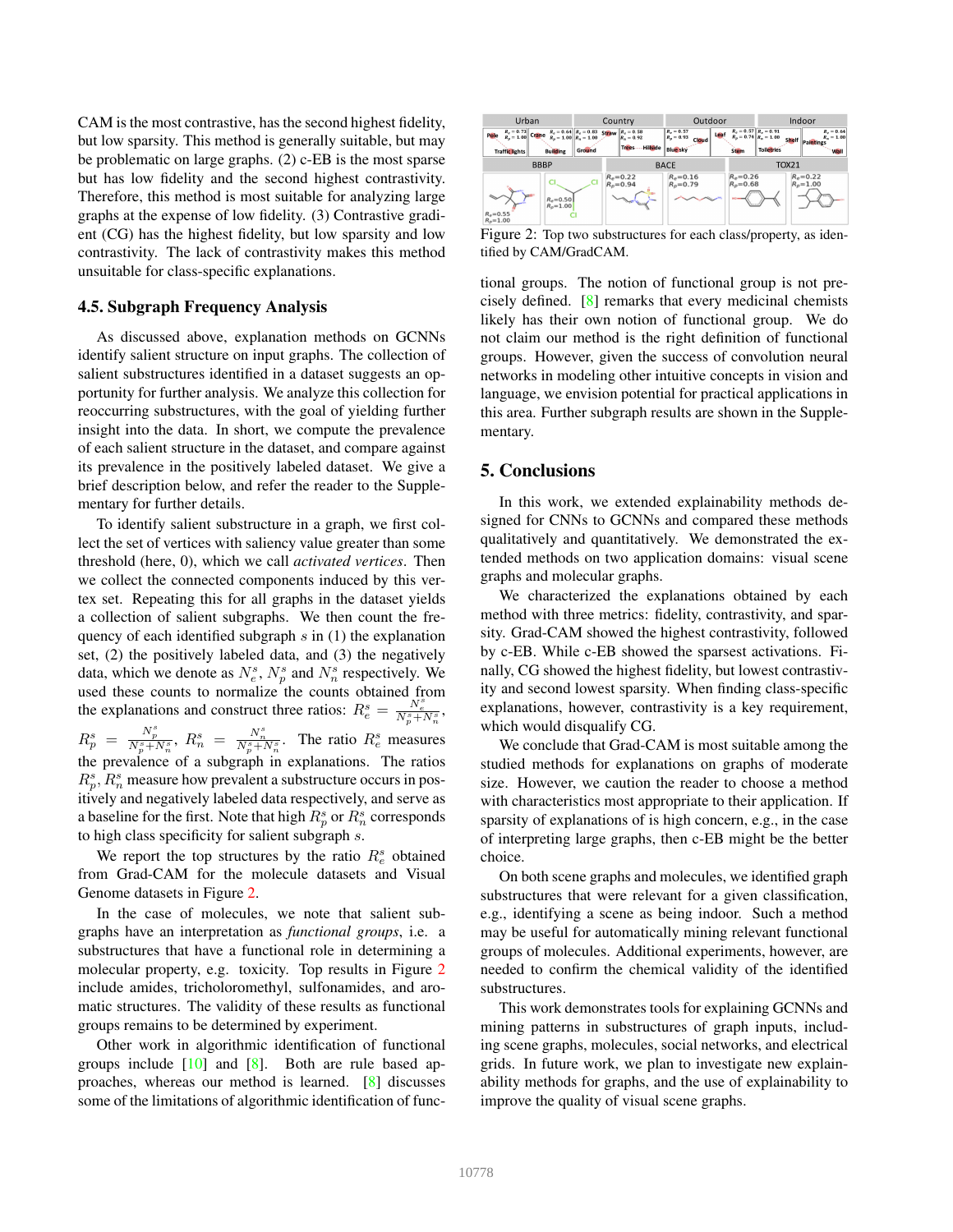|                         | Country vs. Urban | <b>Indoor vs. Outdoor</b> | <b>BBBP</b>       | <b>BACE</b>       | <b>TOX21</b>      |                 |
|-------------------------|-------------------|---------------------------|-------------------|-------------------|-------------------|-----------------|
| CG                      | 0.40              | 0.40                      | 0.19              | 0.38              | 0.53              | <b>Fidelity</b> |
|                         | $0.02 \pm 0.45$   | $0.18 \pm 1.88$           | $0.45 \pm 2.19$   | $0.77 \pm 2.99$   | $0.2 \pm 2.13$    | Contrastivity   |
|                         | $11.67 \pm 16.42$ | $14.23 \pm 17.45$         | $0.22 \pm 2.43$   | $0.28 \pm 1.58$   | $0.21 \pm 2.98$   | <b>Sparsity</b> |
| CAM/<br><b>Grad-CAM</b> | 0.25              | 0.25                      | 0.17              | 0.36              | 0.11              | <b>Fidelity</b> |
|                         | $99.99 \pm 0.39$  | $100.00 \pm 0.11$         | 99.99±0.11        | $100.0 \pm 0.0$   | $99.99 \pm 0.29$  | Contrastivity   |
|                         | $2.82 \pm 7.84$   | $2.62 \pm 8.07$           | $6.26 \pm 7.83$   | $9.36 \pm 7.67$   | $4.86 \pm 8.74$   | <b>Sparsity</b> |
| <b>Grad-CAM</b><br>Avg  | 0.26              | 0.24                      | 0.17              | 0.38              | 0.17              | <b>Fidelity</b> |
|                         | $58.41 \pm 19.70$ | $59.93 \pm 20.47$         | $41.06 \pm 19.05$ | $29.22 \pm 14.04$ | $44.03 \pm 23.7$  | Contrastivity   |
|                         | $0.57 \pm 7.07$   | $0.63 \pm 7.30$           | $0.01 \pm 0.07$   | $0.0{\pm}0.0$     | $0.01 \pm 0.11$   | <b>Sparsity</b> |
| EB                      | 0.12              | 0.06                      | 0.18              | 0.38              | 0.19              | <b>Fidelity</b> |
|                         | $29.68 \pm 25.45$ | $68.35 \pm 36.35$         | $50.87 \pm 18.76$ | $60.29 \pm 15.40$ | 49.06±22.59       | Contrastivity   |
|                         | $60.92 \pm 23.28$ | $64.31 \pm 22.48$         | $40.35 \pm 22.11$ | $51.4 \pm 13.97$  | $30.12 \pm 23.04$ | <b>Sparsity</b> |
| $c$ -EB                 | 0.07              | 0.04                      | 0.18              | 0.35              | 0.12              | <b>Fidelity</b> |
|                         | $81.46 \pm 21.69$ | $73.41 \pm 37.76$         | $96.97 \pm 5.68$  | $97.04 \pm 5.12$  | $97.23 \pm 9.3$   | Contrastivity   |
|                         | $59.35 \pm 23.13$ | $76.31 \pm 25.15$         | $40.54 \pm 21.69$ | $53.01 \pm 13.95$ | $31.31 \pm 22.91$ | <b>Sparsity</b> |

Table 2: Measures of fidelity, contrastivity, and sparsity for each method. The best performing method (on average) for each metric is highlighted in green (higher values are better).



Figure 3: Selected explanation results for each Visual Genome dataset. All sample bounding boxes are shown in the Input column. Bounding boxes are colored according to their saliency value (red:low, green:high). Top 5 objects are shown for each method to reduce clutter. "Class 0" is either country or outdoor. "Class 1" is either urban or indoor. Contrastivity can be seen by comparing regions across classes for each method, e.g., the gradient method tends to highlight the same features for both classes, whereas CAM-GradCAM tends to highlight different objects. Best viewed on a computer screen.



Figure 4: Selected explanation results for each molecule dataset. Each sample is a true positive. A darker blue color indicates a higher relevance for a given class. Sparsity can seen, e.g. in EB, by noting that fewer atoms are highlighted than other methods. Best viewed on a computer screen.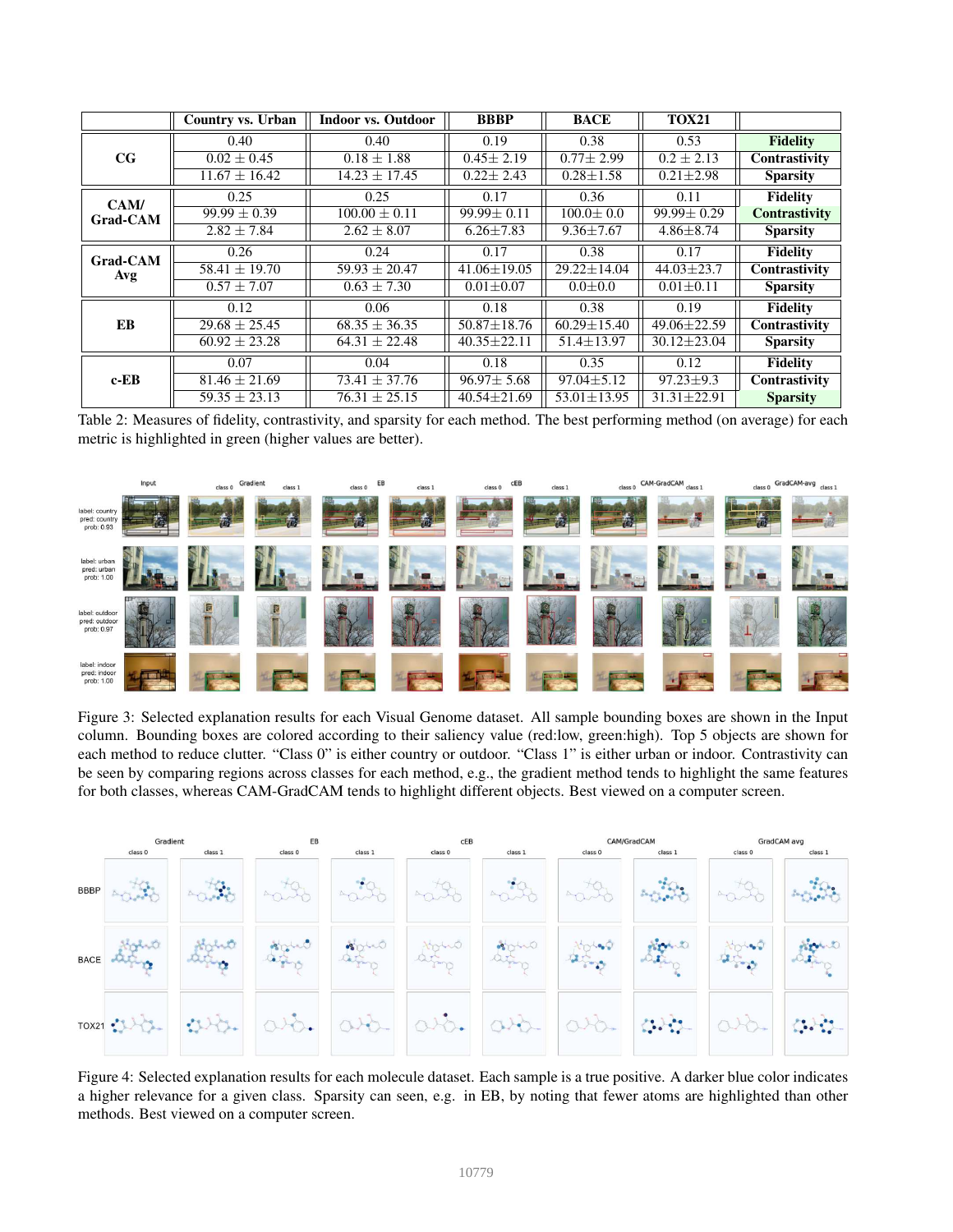# References

- [1] M. M. Bronstein, J. Bruna, Y. LeCun, A. Szlam, and P. Vandergheynst. Geometric deep learning: going beyond euclidean data. *IEEE Signal Processing Magazine*, 34(4):18– 42, 2017. 1
- [2] J. Bruna, W. Zaremba, A. Szlam, and Y. Lecun. Spectral networks and locally connected networks on graphs. In *International Conference on Learning Representations (ICLR2014), CBLS, April 2014*, 2014. 2
- [3] S. Chen, A. Sandryhaila, J. M. Moura, and J. Kovacevic. Signal recovery on graphs: Variation minimization. *IEEE Trans. Signal Processing*, 63(17):4609–4624, 2015. 2
- [4] S. Chen, R. Varma, A. Sandryhaila, and J. Kovačević. Discrete signal processing on graphs: Sampling theory. *IEEE transactions on signal processing*, 63(24):6510–6523, 2015. 2
- [5] F. Chollet. keras. https://github.com/fchollet/ keras, 2015. 6
- [6] M. Defferrard, X. Bresson, and P. Vandergheynst. Convolutional neural networks on graphs with fast localized spectral filtering. In *Advances in Neural Information Processing Systems*, pages 3844–3852, 2016. 1, 2
- [7] D. K. Duvenaud, D. Maclaurin, J. Iparraguirre, R. Bombarell, T. Hirzel, A. Aspuru-Guzik, and R. P. Adams. Convolutional networks on graphs for learning molecular fingerprints. In *Advances in neural information processing systems*, pages 2224–2232, 2015. 1, 2
- [8] P. Ertl. An algorithm to identify functional groups in organic molecules. *J Cheminform*, 9(1):36, Jun 2017. 7
- [9] J. Gilmer, S. S. Schoenholz, P. F. Riley, O. Vinyals, and G. E. Dahl. Neural message passing for quantum chemistry. In *International Conference on Machine Learning*, 2017. 1
- [10] N. Haider. Functionality pattern matching as an efficient complementary structure/reaction search tool: an opensource approach. *Molecules*, 15(8):5079–5092, Jul 2010. 7
- [11] K. He, X. Zhang, S. Ren, and J. Sun. Deep residual learning for image recognition. In *Proceedings of the IEEE conference on computer vision and pattern recognition*, pages 770–778, 2016. 1
- [12] M. Henaff, J. Bruna, and Y. LeCun. Deep convolutional networks on graph-structured data. *arXiv preprint arXiv:1506.05163*, 2015. 2
- [13] G. Huang, Z. Liu, L. Van Der Maaten, and K. Q. Weinberger. Densely connected convolutional networks. In *CVPR*, volume 1, page 3, 2017. 1
- [14] Z. Huang, C. Wan, T. Probst, and L. Van Gool. Deep learning on lie groups for skeleton-based action recognition. In *Proceedings of the 2017 IEEE Conference on Computer Vision and Pattern Recognition (CVPR)*, pages 1243–1252. IEEE computer Society, 2017. 2
- [15] J. Johnson, A. Gupta, and L. Fei-Fei. Image generation from scene graphs. In *The IEEE Conference on Computer Vision and Pattern Recognition (CVPR)*, June 2018. 1, 2
- [16] S. Kearnes, K. McCloskey, M. Berndl, V. Pande, and P. Riley. Molecular graph convolutions: moving beyond fingerprints. *Journal of computer-aided molecular design*, 30(8):595– 608, 2016. 2
- [17] P.-J. Kindermans, S. Hooker, J. Adebayo, M. Alber, K. T. Schütt, S. Dähne, D. Erhan, and B. Kim. The (un) reliability of saliency methods. *arXiv preprint arXiv:1711.00867*, 2017. 3
- [18] T. N. Kipf and M. Welling. Semi-supervised classification with graph convolutional networks. *arXiv preprint arXiv:1609.02907*, 2016. 2
- [19] T. N. Kipf and M. Welling. Semi-supervised classification with graph convolutional networks. In *Advances in neural information processing systems*, 2017. 1, 2, 4
- [20] R. Krishna, Y. Zhu, O. Groth, J. Johnson, K. Hata, J. Kravitz, S. Chen, Y. Kalantidis, L.-J. Li, D. A. Shamma, M. Bernstein, and L. Fei-Fei. Visual genome: Connecting language and vision using crowdsourced dense image annotations. 2016. 5
- [21] A. Krizhevsky, I. Sutskever, and G. E. Hinton. Imagenet classification with deep convolutional neural networks. In *Advances in neural information processing systems*, pages 1097–1105, 2012. 1
- [22] Y. Li, J. Yosinski, J. Clune, H. Lipson, and J. E. Hopcroft. Convergent learning: Do different neural networks learn the same representations? In *FE@ NIPS*, pages 196–212, 2015. 1
- [23] A. Mahendran and A. Vedaldi. Understanding deep image representations by inverting them. In *Proceedings of the IEEE conference on computer vision and pattern recognition*, pages 5188–5196, 2015. 1
- [24] A. Mayr, G. Klambauer, T. Unterthiner, and S. Hochreiter. Deeptox: toxicity prediction using deep learning. *Frontiers in Environmental Science*, 3:80, 2016. 6
- [25] F. Monti, D. Boscaini, J. Masci, E. Rodola, J. Svoboda, and M. M. Bronstein. Geometric deep learning on graphs and manifolds using mixture model cnns. In *Proc. CVPR*, volume 1, page 3, 2017. 1, 2
- [26] Z. Murez, S. Kolouri, D. Kriegman, R. Ramamoorthi, and K. Kim. Image to image translation for domain adaptation. In *IEEE Conference on Computer Vision and Pattern Recognition*, pages 4500–4509, 2018. 1
- [27] J. Redmon and A. Farhadi. Yolo9000: better, faster, stronger. *arXiv preprint*, 2017. 1
- [28] W. Samek, A. Binder, G. Montavon, S. Lapuschkin, and K.-R. Müller. Evaluating the visualization of what a deep neural network has learned. *IEEE transactions on neural networks and learning systems*, 28(11):2660–2673, 2017. 3
- [29] M. Schlichtkrull, T. N. Kipf, P. Bloem, R. van den Berg, I. Titov, and M. Welling. Modeling relational data with graph convolutional networks. In *European Semantic Web Conference*, pages 593–607. Springer, 2018. 5
- [30] K. Schütt, P. Kindermans, H. E. S. Felix, S. Chmiela, A. Tkatchenko, and K. Müller. Schnet: A continuous-filter convolutional neural network for modeling quantum interactions. In *Advances in Neural Information Processing Systems*, pages 991–1001, 2017. 2
- [31] R. R. Selvaraju, M. Cogswell, A. Das, R. Vedantam, D. Parikh, and D. Batra. Grad-cam: Visual explanations from deep networks via gradient-based localization. In *ICCV*, pages 618–626, 2017. 1, 2, 5